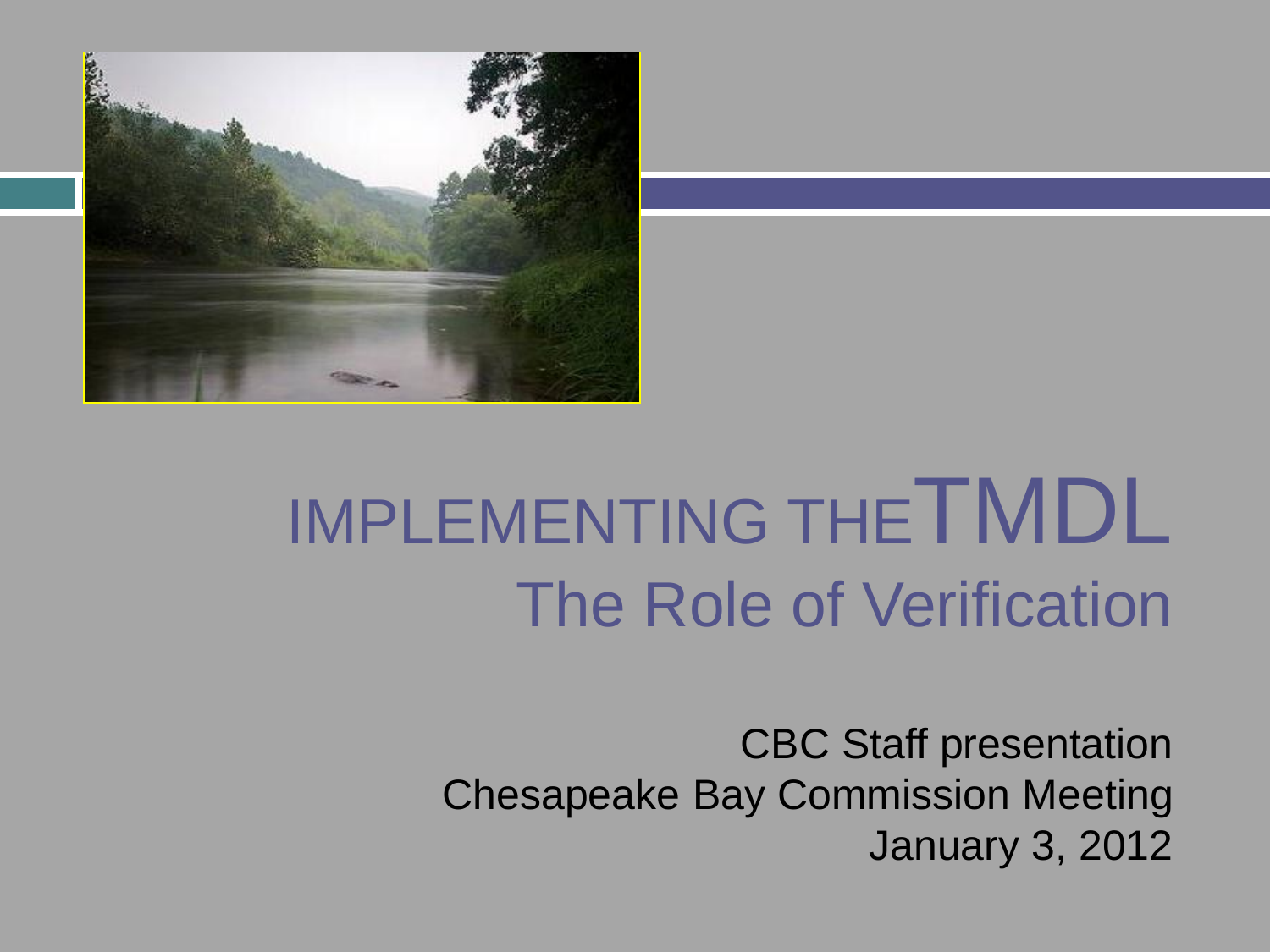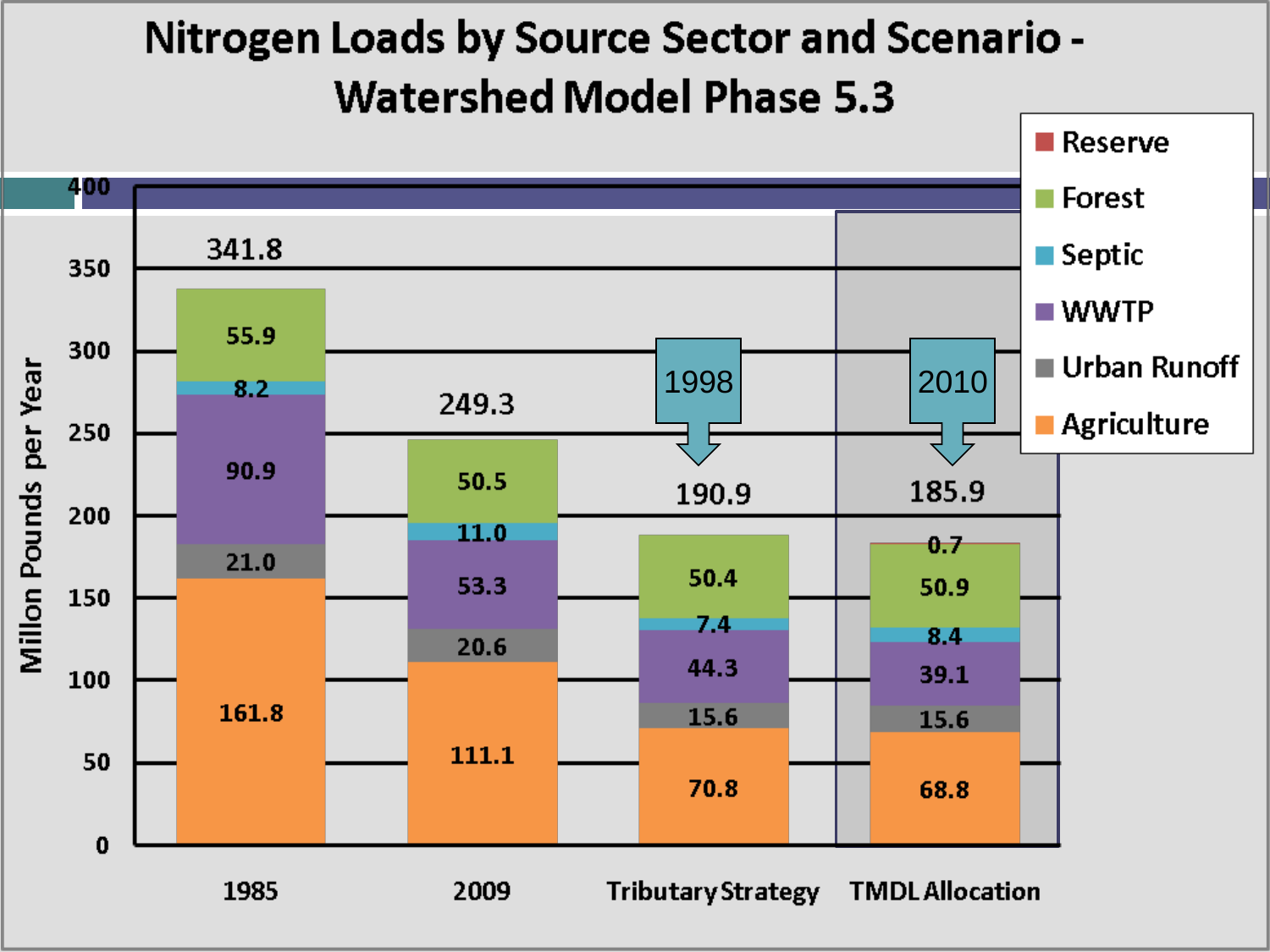# Reasonable Assurance (Section 7) Clean Water Act

"When the EPA establishes a TMDL that allocates pollutant loads to both point and nonpoint sources, it determines whether there is reasonable assurance that the load allocations will be achieved and water quality standards will be attained. EPA does that to be sure that the sector allocations are not based on overly generous assumptions regarding the amount of nonpoint source pollutant reductions that will occur."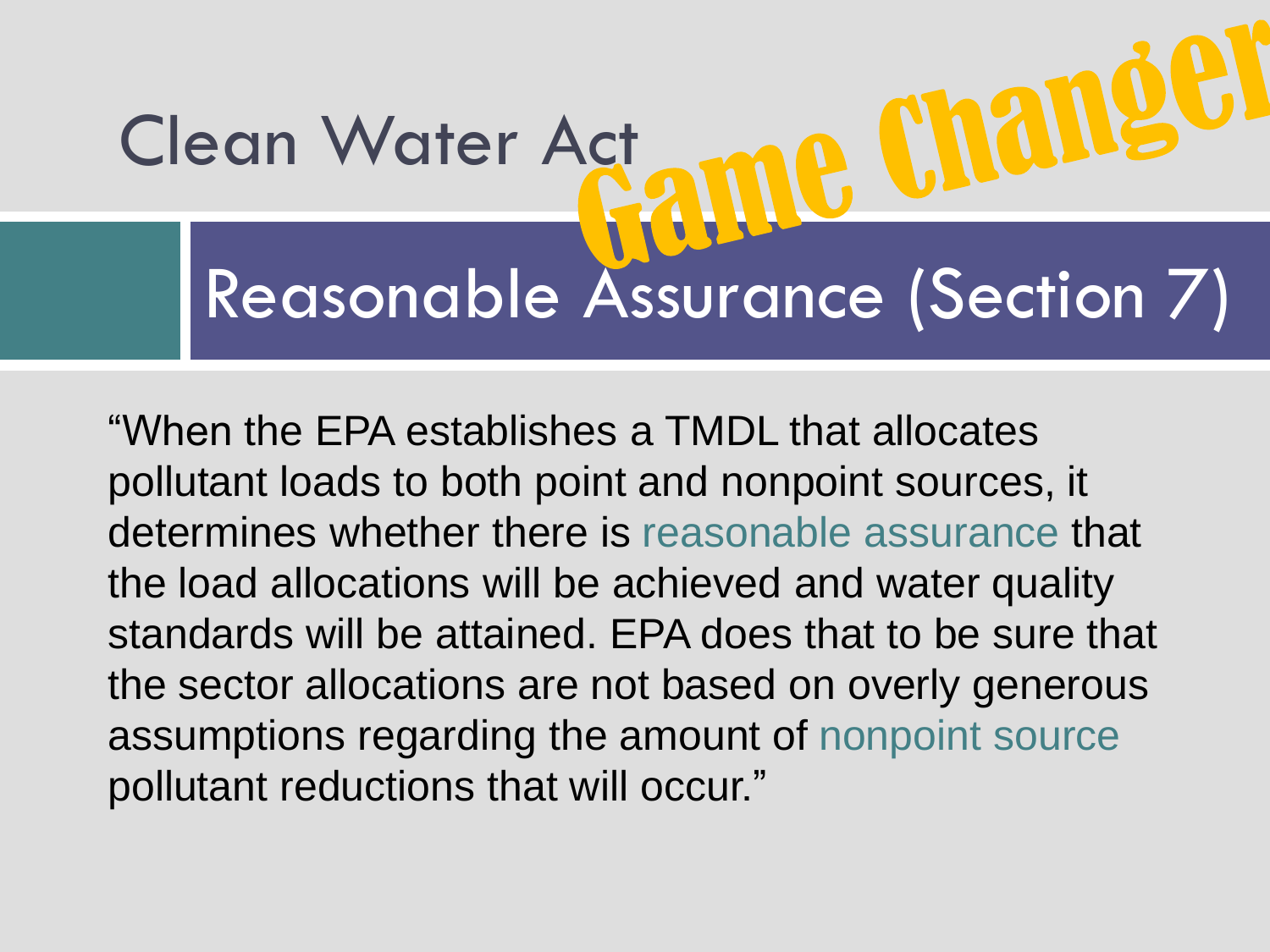

#### MODEL TRACKED VOLUNTARY GOALS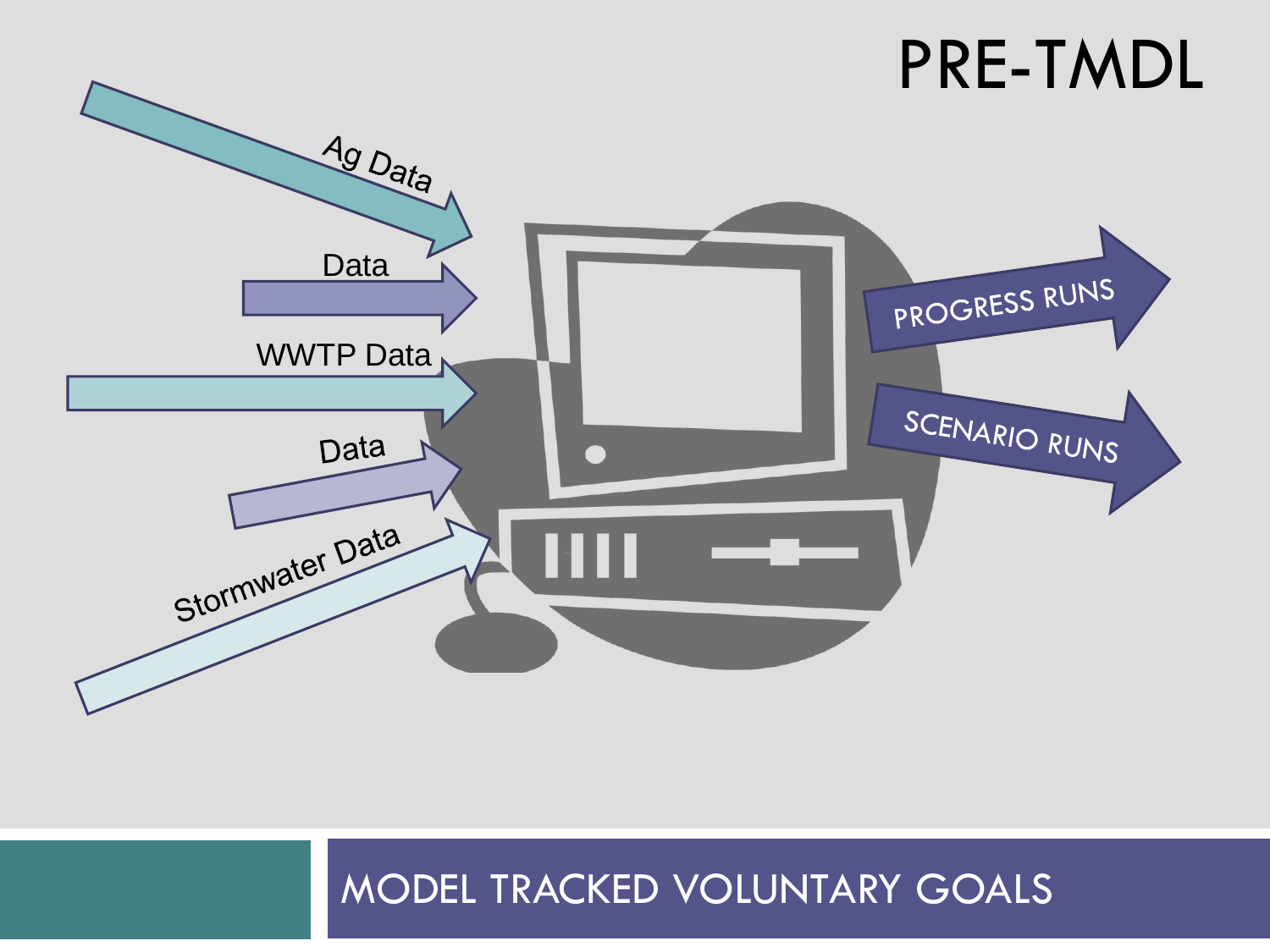

#### VERIFICATION PROVIDES REASONABLE ASSURANCE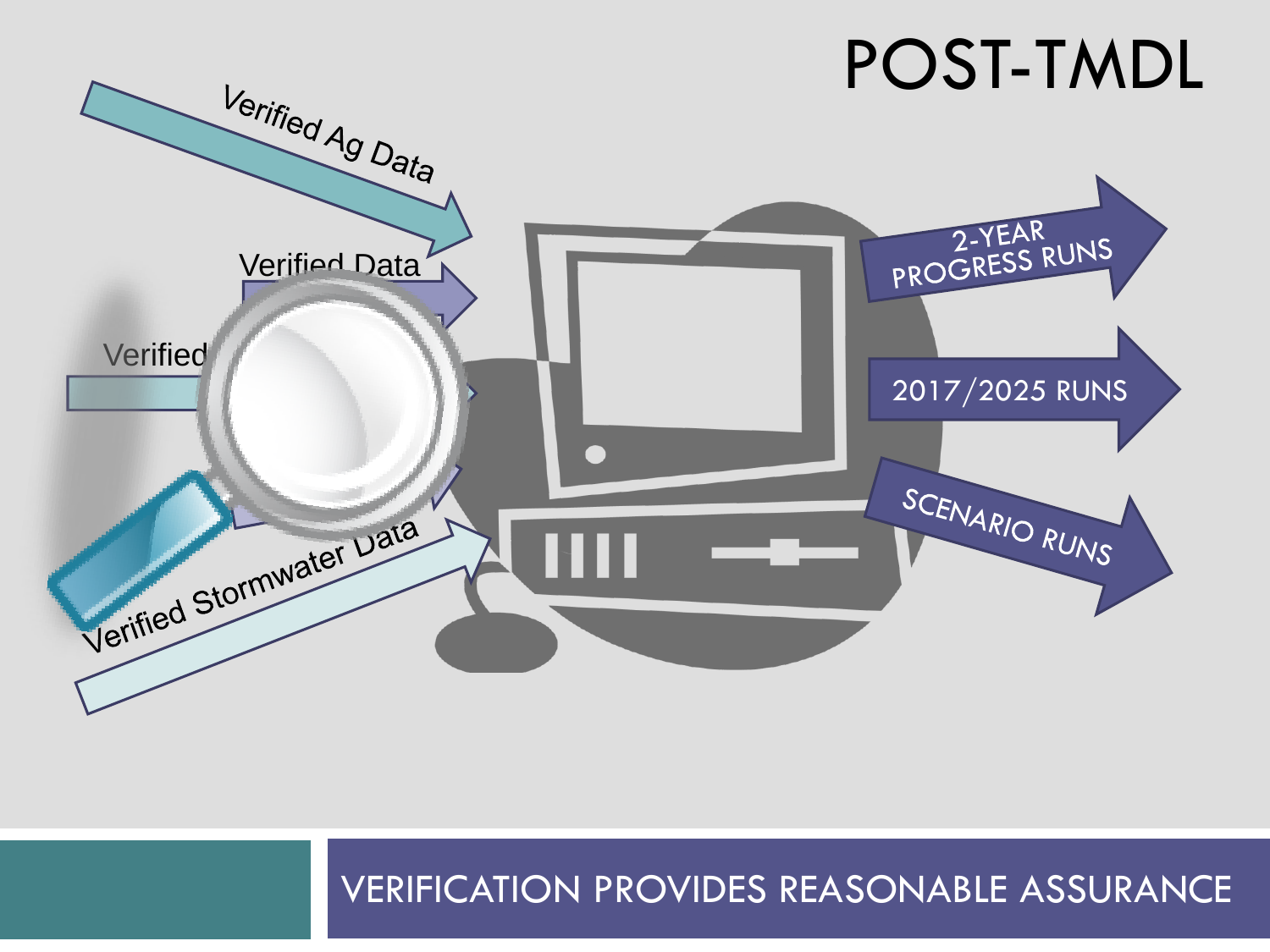# Purpose of Verification

- Assurance that BMPs are planned and installed correctly
- BMPs meet some established standard and specification (federal, state , local)
- □ Eliminate double counting
- Assurance that BMPs are maintained and functioning over time
- Recommend corrective actions

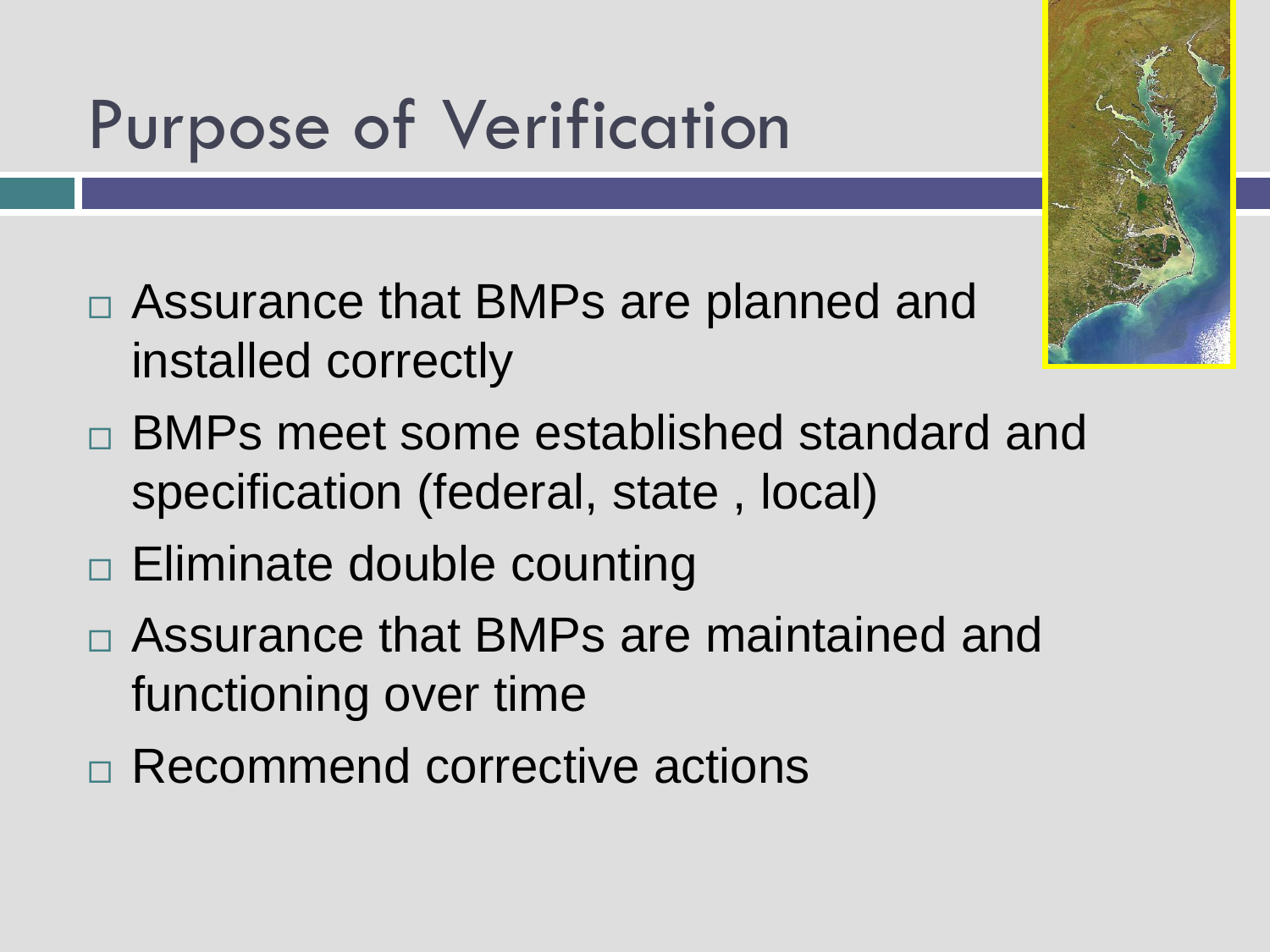

### Current Verification

Judged Insufficient

- 1. National Academy of Science Report
- 2. USDA CEAP Report

EPA is now working on developing verification guidance to the states.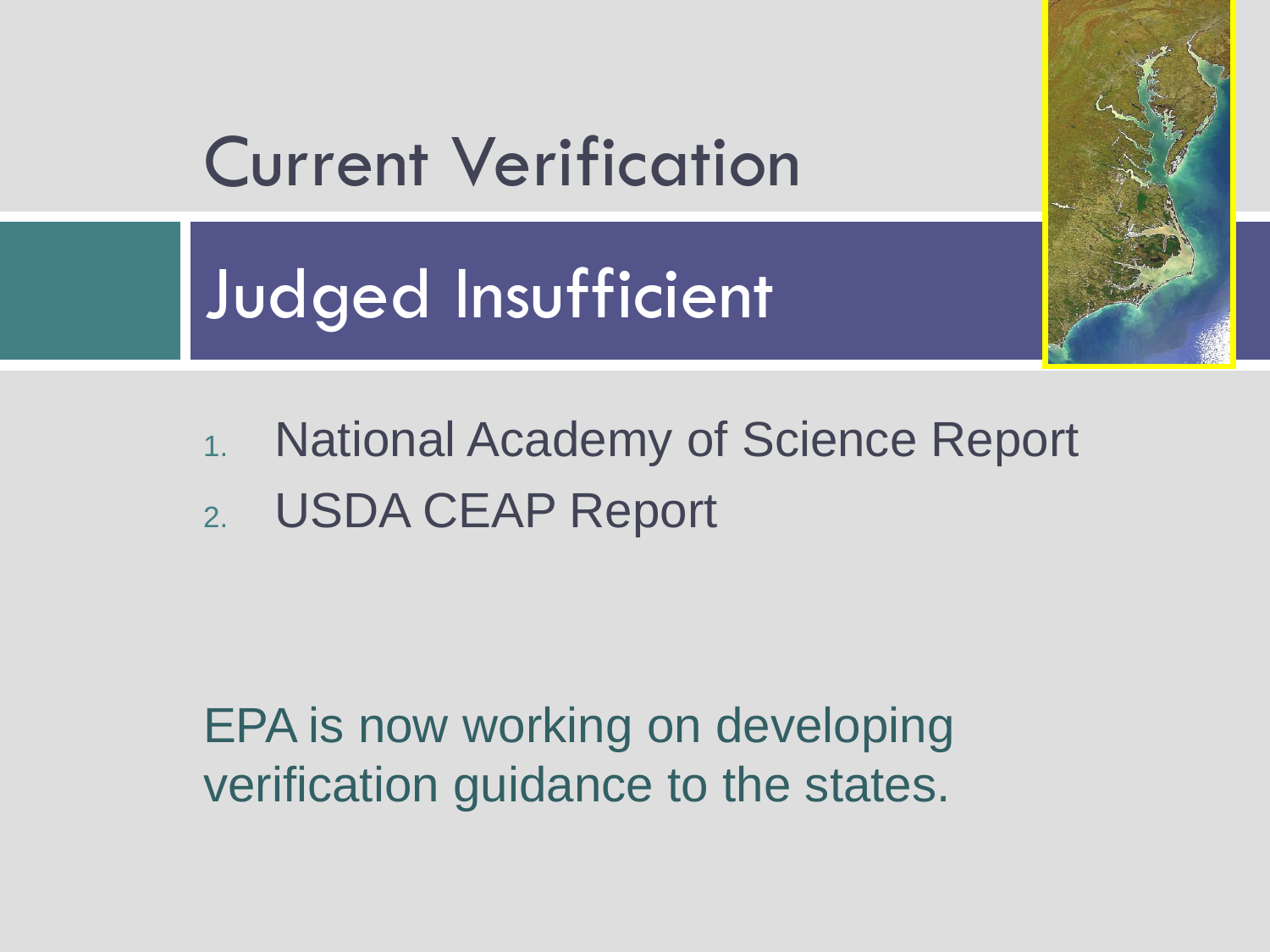### Improvements In The Works

TOP CONCERNS:

- □ Level of certainty
- □ Transparency
- $\Box$  Equity among sectors
- □ Flexibility
- □ Double counting
- □ Accounting for expired practices

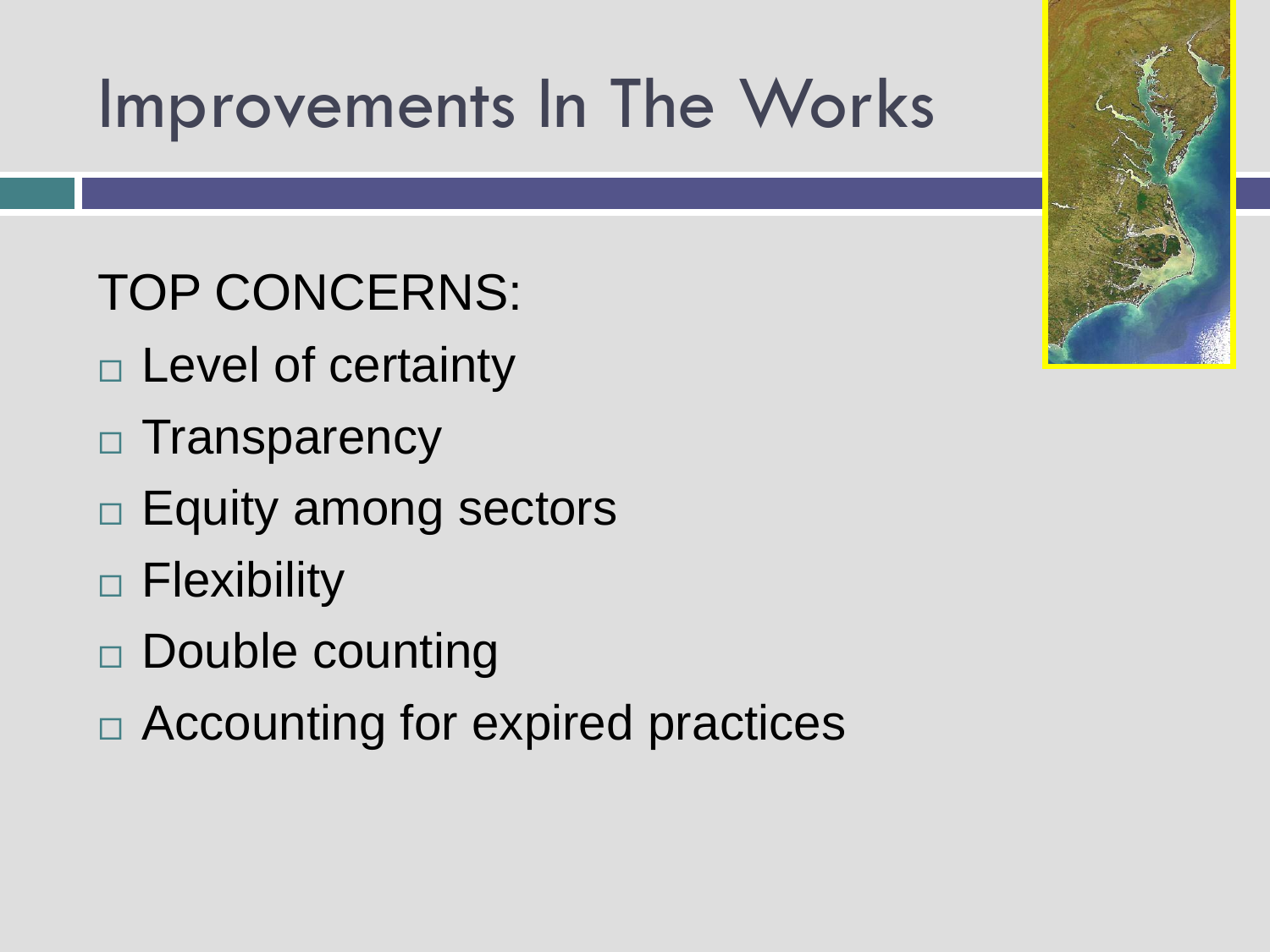## CONFIDENTIALITY

#### **"Farm Bill" Food Conservation and Energy Act of 2008, section 16 19**

#### **SEC. 1619. INFORMATION GATHERING**

(2) PROHIBITION.—Except as provided in paragraphs (3) and (4), the Secretary, any officer or employee of the Department of Agriculture, or any contractor or cooperator of the Department, shall not disclose—

(A) information provided by an agricultural producer or owner of agricultural land concerning the agricultural operation, farming or conservation practices, or the land itself, in order to participate in programs of the Department; or

(B) geospatial information otherwise maintained by the Secretary about agricultural land or operations for which information described in subparagraph (A) is provided.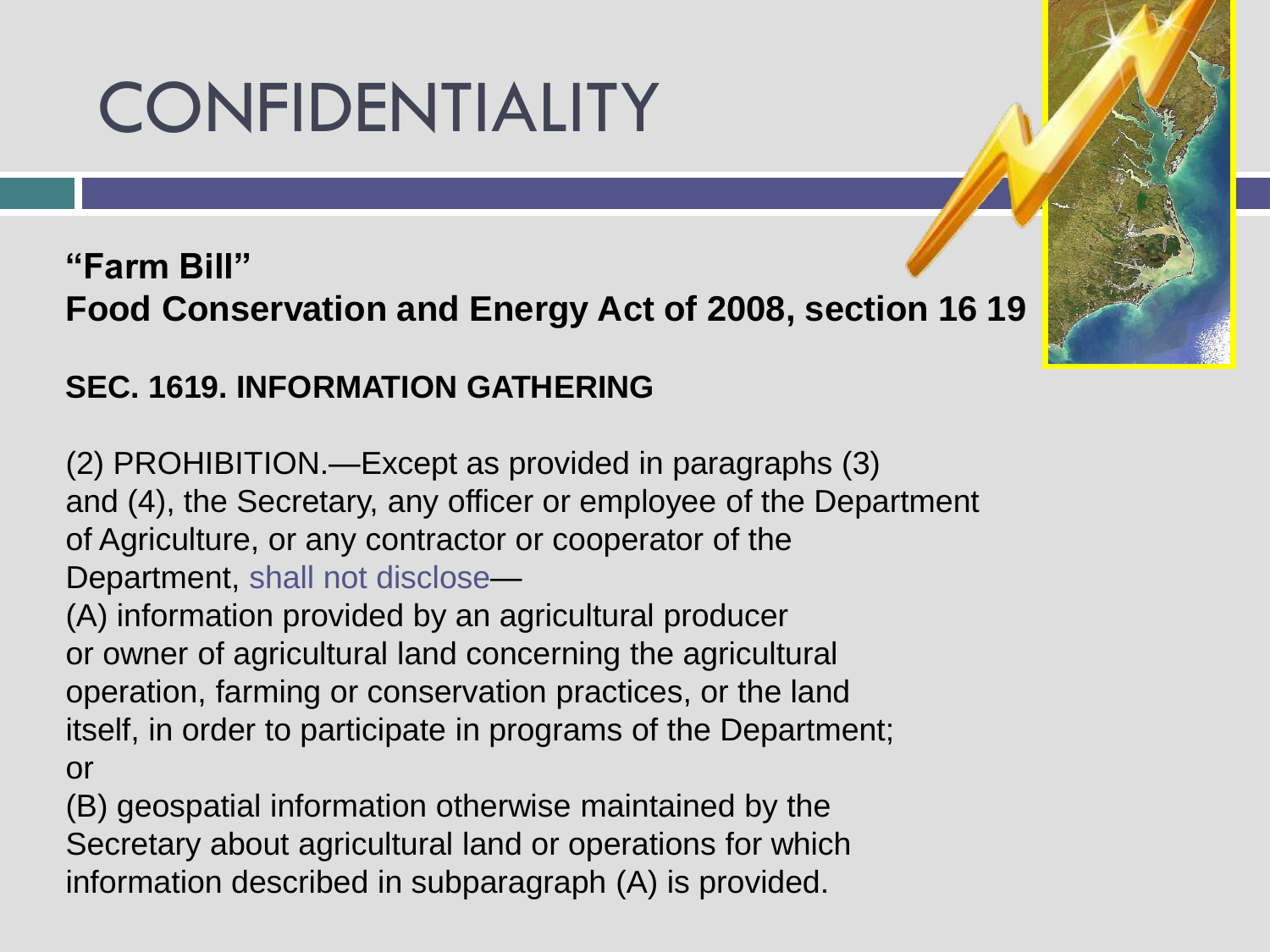## COSTS

Permits for point sources have built-in mechanisms that provide a high degree of assurance (required periodic monitoring and reporting backed by legally enforceable corrective measures and penalties). Non-point sources, primarily Ag and unregulated urban, have none of these built in programmatic assurances. Balancing cost of verification with cost of implementation is a major issue.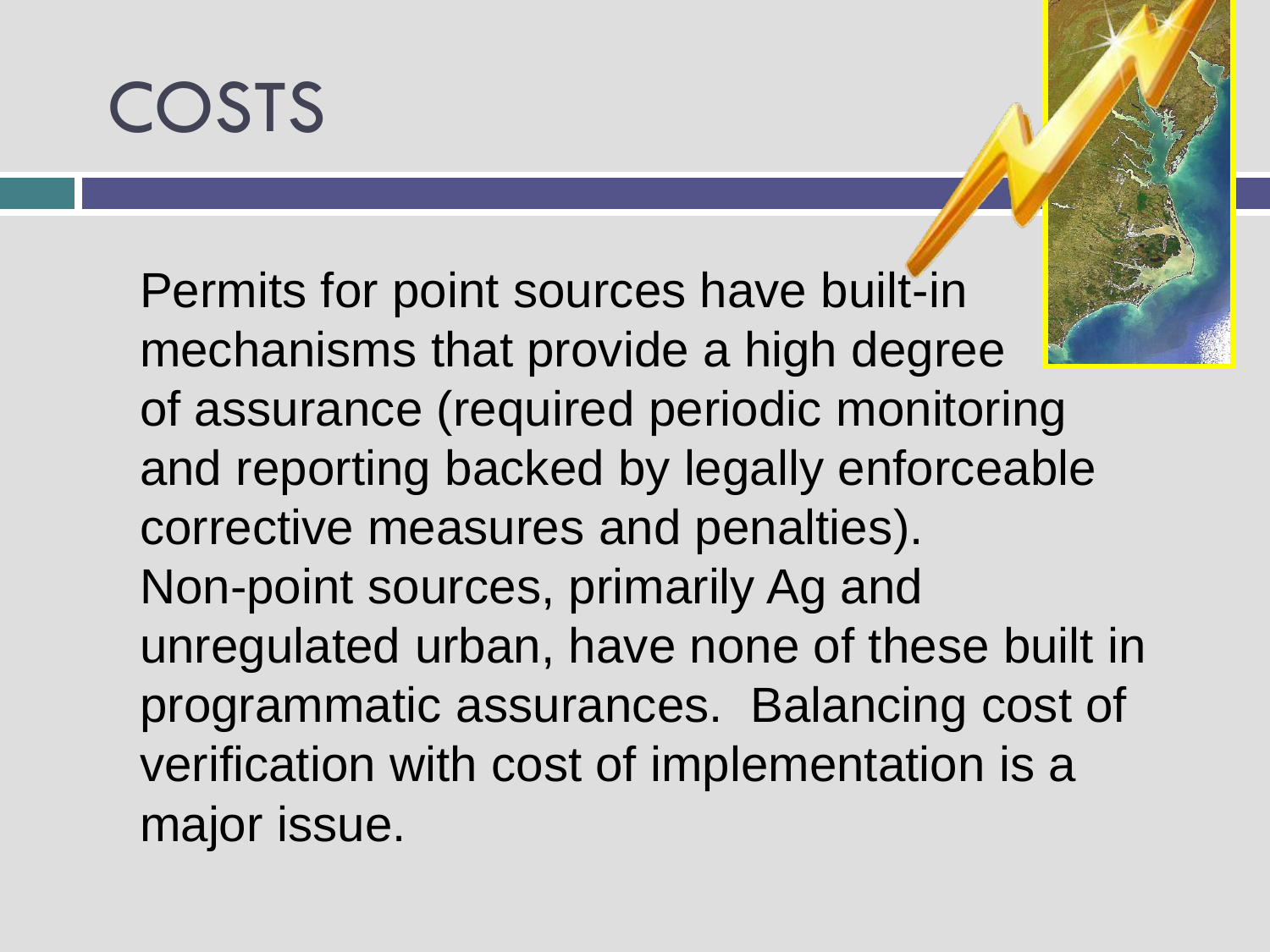#### CHESAPEAKE BAY REGULATORY AND ACCOUNTABILITY PROGRAM(CBRAP)

- Bay jurisdictions receive funding (chart below)
- Help jurisdictions develop WIPs, Milestones and additional regulatory and accountability programs with focus on regulations, permits, inspections, enforcement & reporting
- Signatory jurisdictions provide 50% cost-share match
	- Headwater states provide 25% cost-share match

PRESIDENTIAL EXECUTIVE ORDER AND ANNUAL ACTION PLAN

|           | 2010       | 2011       | 2012       | <b>Total</b> |
|-----------|------------|------------|------------|--------------|
| <b>DC</b> | 623,036    | 723,036    | 723,036    | 2,069,108    |
| <b>DE</b> | 729,090    | 820,465    | 820,465    | 2,370,020    |
| <b>MD</b> | 2,758,047  | 2,827,047  | 2,858,047  | 8,443,141    |
| <b>NY</b> | 1,007,223  | 1,007,224  | 1,007,224  | 3,021,671    |
| PA        | 2,466,819  | 2,666,819  | 2,916,819  | 8,050,457    |
| <b>VA</b> | 2,552,098  | 2,552,098  | 2,552,098  | 7,656,294    |
| <b>WV</b> | 592,311    | 592,311    | 592,311    | 1,776,933    |
| Total     | 10,728,624 | 11,189,000 | 11,470,000 |              |